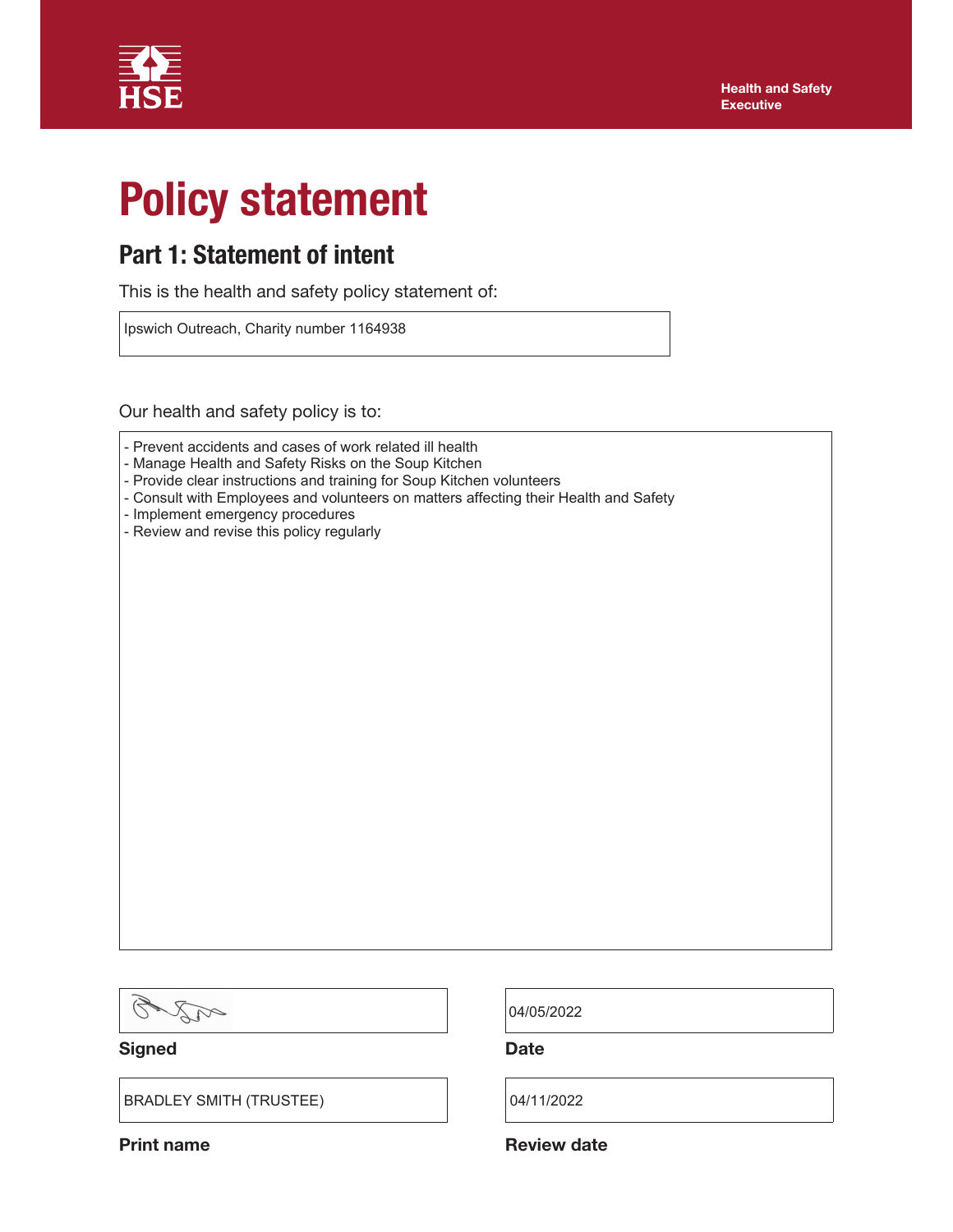

# Part 2: Responsibilities for health and safety

1 Overall and final responsibility for health and safety:

Ian Walters (Chair / Soup Kitchen Coordinator)

2 Day-to-day responsibility for ensuring this policy is put into practice:

Jo-Anne Smith (Operations Manager) Group Leader for Soup Kitchen Evening

3 To ensure health and safety standards are maintained/improved, the following people have responsibility in the following areas:

Ian Walters - first aid Bradley Smith/ Fiona Simpson - risk assessments, monitoring, emergency procedures

- 4 All employees should:
- co-operate with supervisors and managers on health and safety matters;
- take reasonable care of their own health and safety; and
- report all health and safety concerns to an appropriate person (as detailed above).